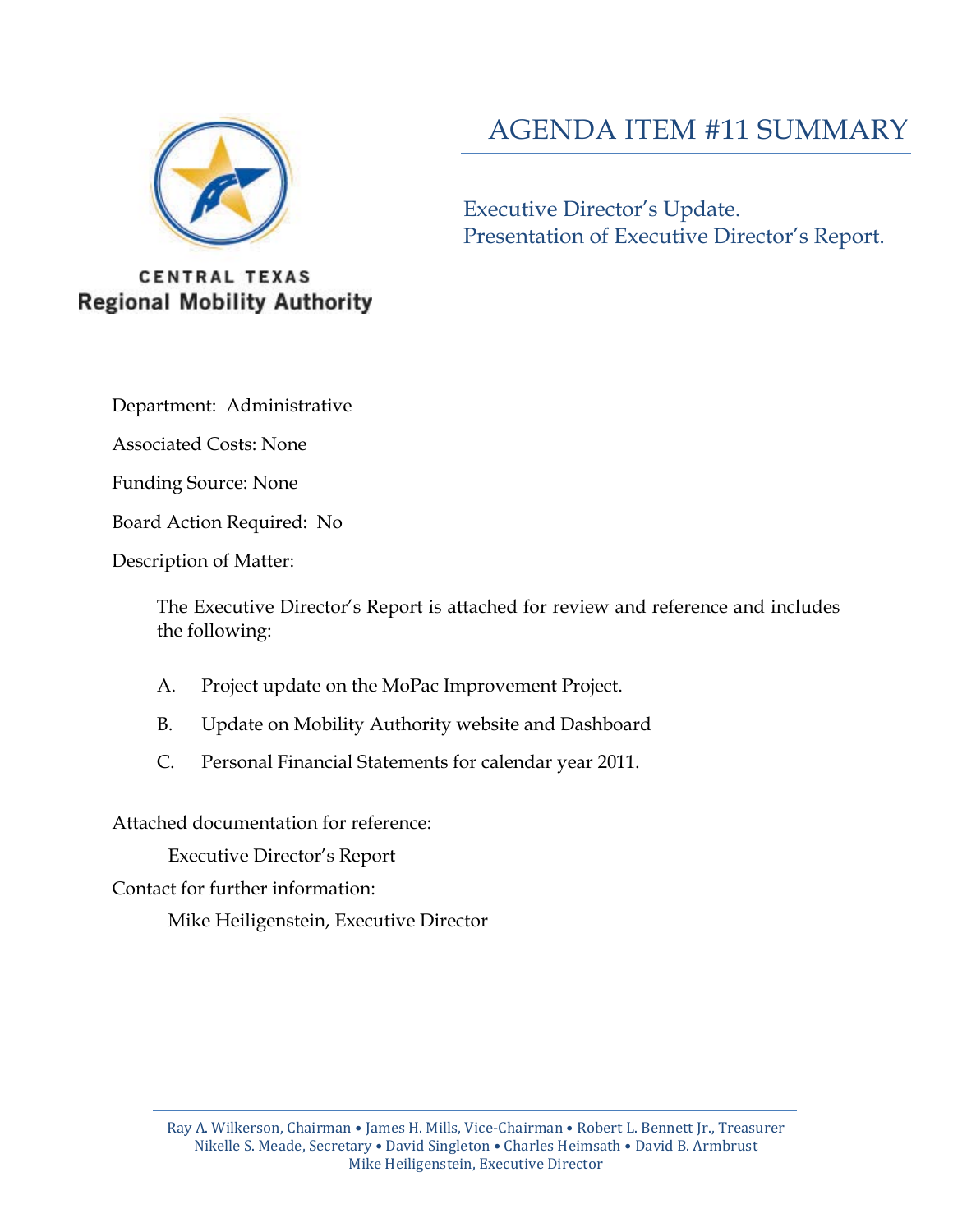

# REPORT TO THE BOARD OF DIRECTORS March 28, 2012

Mike Heiligenstein - Executive Director

# PRIORITY ISSUES



MoPac Improvement Project Environmental Clearance

183A Northern Extension Grand Opening - April 6, 2012

# **ADMINISTRATION** CAMPO

During the Transportation Policy Board's March 19th meeting, CAMPO Executive Director Maureen McCoy briefed the Board on the new \$2 billion in state and federal funds that are available for statewide projects. While details of project eligibility are still being formulated, we anticipate that some of our projects may qualify, and we will pursue their funding if appropriate. The available sources of revenue are:

- ∙ \$750 million in federal dollars
- ∙ \$600 million in Texas Mobility Funds
- ∙ \$650 million additional Proposition 12/ Proposition 14 funds

# **OPERATIONS**

## STATEWIDE REGIONAL MOBILITY

#### Authority Coordination

Staff continues to support the efforts of Regional Mobility Authorities across the state. The Alamo Regional Mobility Authority Board Members and Staff are visiting Austin on March 29th to meet with our agency and to tour the TxTag customer service center.

In addition, we are handling toll transactions for the Cameron County Regional Mobility Authority and routing the tag transactions to the statewide toll system HUB and Pay By Mail transactions to Municipal Services Bureau for processing. We are currently working with the Fort Bend County Toll Road Authority and the

North East Texas Regional Mobility Authority to provide similar support.

# PROJECT DEVELOPMENT

Manor Expressway

# US 183 Interchange Project

Construction continues to progress on the interchange project. Crews have focused their efforts on setting steel bridge girders over US 290 and US 183. All the beams have been set for the entire southbound US 183 to eastbound US 290 direct connector, a major milestone for the project.

Traffic on US 290 was rerouted in February to allow for final construction of the northbound US 183 to eastbound US 290 connector. All bridge support structures have been completed, and 75% of the bridge beams have been set with just a few steel sections remaining. Crews have also reconstructed the westbound mainlanes and are ready to begin concrete pavement. In addition, toll gantry construction is underway.

To date, more than 75% of the bridge beams have been placed, more than 50% of the bridge decks have been poured and 100% of the bridge supports (footings, columns, bent caps, and capitals) have been completed.

# Manor Expressway

## PHASE II PROJECT

Central Texas Mobility Constructors (CTMC) continues to focus their efforts on project design activities. Staff have reviewed, approved and released for construction a majority of the plans.